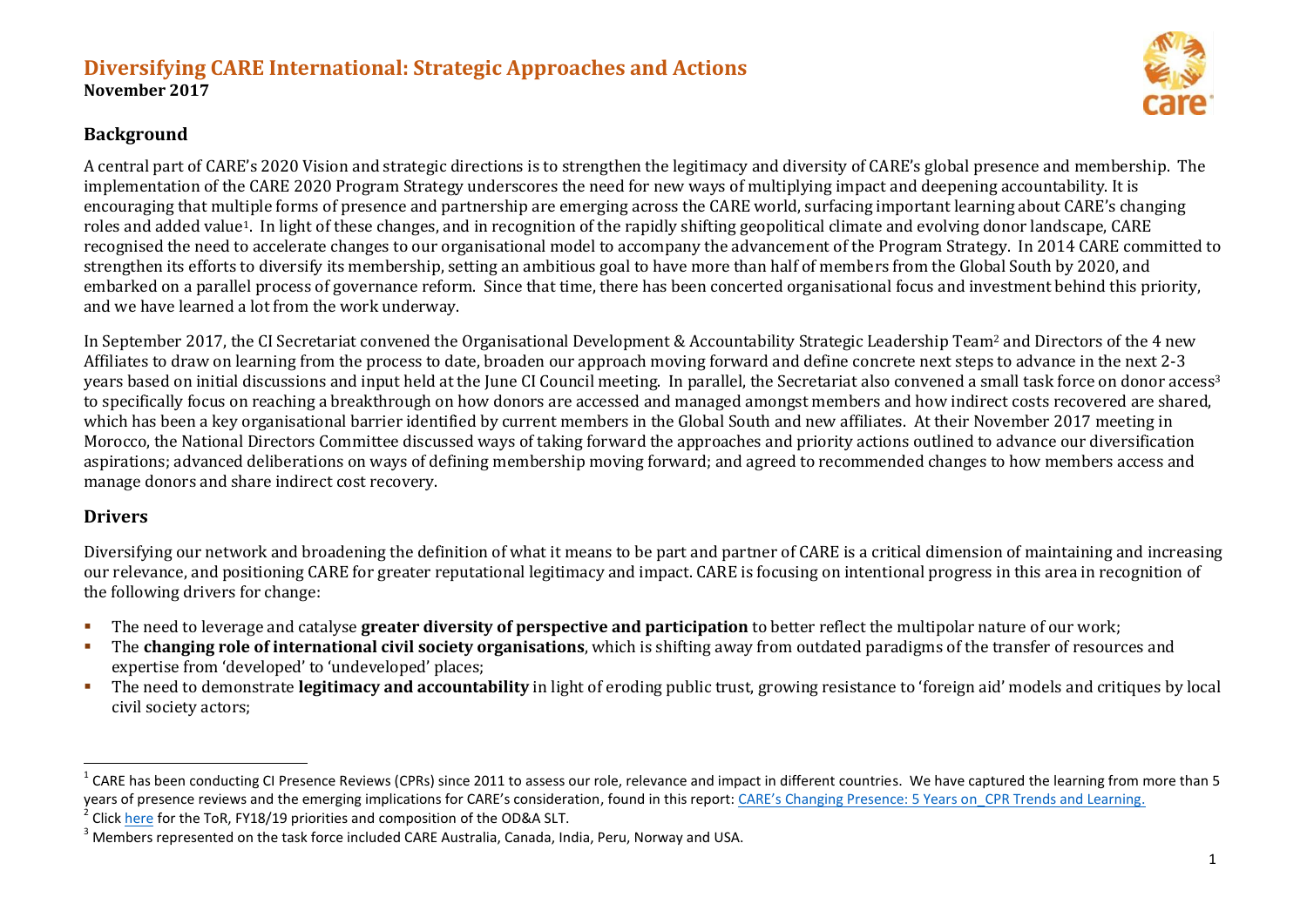- The opportunity for stronger **active collaboration with a wide range of partners and alliances** at multiple levels to address global justice issues on climate change, global inequality and human rights and multiply our impact;
- The need to partner and **work in new ways with local civil societies** to respond to the increasing frequency and scale of rapid onset **humanitarian crises** and **conflicts,** both in places where we are established and where we do not have a traditional "presence";
- The turbulent geopolitical landscape and **global power shifts**, with declining legitimacy of traditional political actors and a range of new emerging players increasingly influencing global development and rights issues;
- The **rise of the middle-class in emerging economies**, with greater possibilities for public mobilisation, influencing and resource generation; and
- Growing demands and expectations by key stakeholders staff around the world, partners and allies, the public for **more direct forms of participation and engagement in organisational decision-making** as a key part of institutional accountability.

### **Progress and Learning**

 $\overline{a}$ 

CARE is making significant progress in diversifying our membership. In 2015 we demonstrated relative organisational immaturity compared to our peers, 4 despite having initially been at the forefront in the 1990s with the Raks Thai transition. A decade later, CARE Peru and then most recently CARE India's experience surfaced new learning. In June 2017, four new affiliates were endorsed (CARE Egypt, CARE Morocco, CARE Indonesia and Chrysalis), and their perspectives (combined with the experience of CARE Peru, CARE India and Raks Thai Foundation) are already influencing considerations about member roles and categories, benefits and obligations and access to donors.

We now have taken the opportunity to step back and reflect on the changes made in the past 2 years, capture key learning and adapt the process as we go. The initial focus was primarily on transitioning existing country offices (COs) to national NGOs that pursue membership in CI. We have learned that the unidirectional track to membership with a set of technical transition steps must shift to be a more dynamic, evolving and creative process of change – first and foremost guided by the most relevant role for CARE to play in any given context. In addition, we have recognized that diversifying CARE through a track to membership alone is a step forward but not sufficient. The evolving external and internal context demands a more holistic, multi-dimensional approach to diversification. CARE must do more than work with existing COs to transition to become CI members; it must also find ways to engage external groups and actors (not only through membership/affiliation but also through alliances and other mechanisms) who can bring new perspectives, opportunities and positioning to CARE. Perhaps most critically, purposeful effort must also be focused on creating the broader organisational conditions, context and culture to truly leverage our current diversity and pave the way for deepening and expanding it for the future.

Based on this learning, CARE has agreed on a set of strategic approaches and actions to collectively advance over the next 2-3 years, building on existing progress and testing new business models and forms of presence. In parallel, we will be applying an intentional monitoring and learning approach, including a 3 year longitudinal study on changing dimensions of Power, Influence, Accountability, Legitimacy and Impact. This will bring rigour to the process, helping us test our approaches, reflect and adjust as needed, and will bring important organisational learning about changing roles of international organisations both for CARE and our peers, several of whom are closely tracking and potentially joining up with the study. The steps we take now are helping lay the groundwork and test ideas about moving into a more networked, open organisational model, with diverse ways of belonging and contributing.

 $4$  While the number of members from the Global South is a simplistic measure to assess legitimacy, it is a useful proxy for organisational intent and membership diversity. As of 2015, of the large INGOs with global brands only Plan International had less members or affiliates from the Global South than CARE.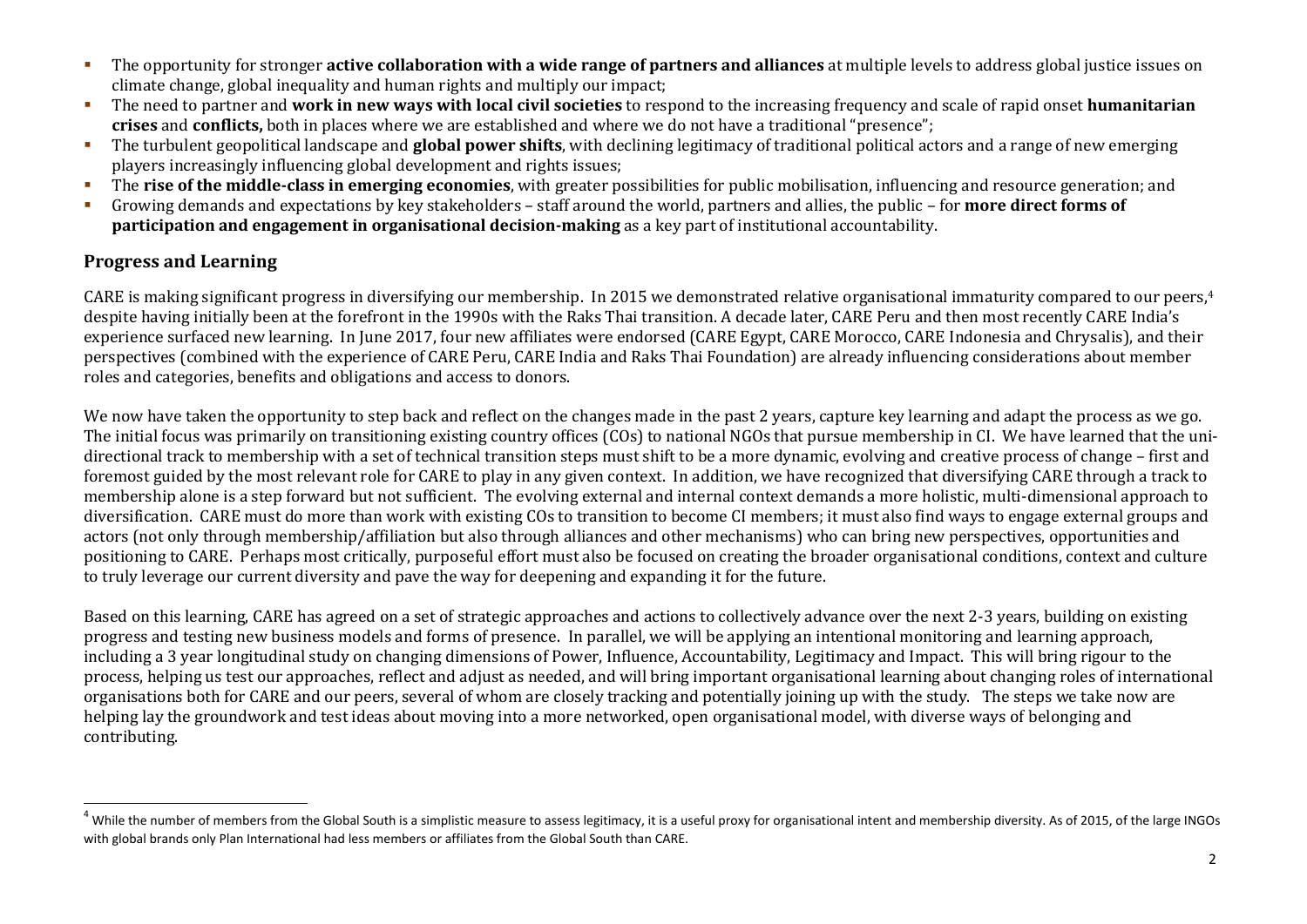Below is a summary of the strategic approaches to diversification for CARE to advance, including priority actions for the next 2-3 years.

**Strategic Approach #1: Deepen and expand membership diversity.** CARE's commitment to become a diverse confederation, whose membership/affiliations are predominantly from the Global South, remains vitally important. Having a seat and a vote at the highest level of CI's governance translates into a share in the ownership of CI. Without a diversification of ownership, a commitment to diversify the CI network would ring hollow. We must continue to expand membership through CO transitions and existing local organizations joining. Engaging strong external organisations is particularly important both for diversifying our global outlook and grounding CARE more deeply in civil societies.

#### **Priority Actions**

- 1. Strengthen current affiliates, accompanying and investing in organisational development priorities identified: good organizational governance and accountability, positioning/ communicating impact on program niche, humanitarian capacity, and fundraising/income generation (including new market investment opportunities where relevant); and concurrently strengthening the broader organisational enabling environment.
- 2. Support existing COs who are evolving their forms of presence to become national NGOs, and support assessments of potential membership, affiliation or other forms of association.
- 3. Enable external organisations with strong track records and reputations to join the CI network. These could be a) organisations with a strong existing national identity in a country of strategic importance where we do not have a presence or where our current presence is not well positioned, or b) organisations with deep thematic expertise (i.e. a think tank, a digital mobilisation network, an NGO focused on urban poverty).

**Strategic Approach #2: Broaden diversity through strategic alliances.** To be agile and innovative, CARE must be able to tap a diversity of high quality expertise and experience. Rather than solely focusing on expanding its in-house capabilities and footprint, we should develop strategic global alliances with institutions, actors and movements that have expertise/perspectives that CARE can both draw from and add to (while maintaining independence of governance). CARE should create multiple entry points for actors to engage with and influence our decisions and priorities, and should also focus on ways to join up with others.

#### **Priority Actions**

- 4. Forge global alliances on mutual strategic aims linked to the CI Program Strategy. CARE has a number of strategic alliances in place, but primarily at national and increasingly sub/regional level. Defining 1-2 alliances at the global level, potentially to fill or expand areas of expertise and deepen credibility on those topics, will bring important organisational learning about ways CARE needs to evolve to become more open, networked and 'permeable.'
- 5. Identify ways to genuinely open CARE up to experts, activists and leaders to engage with and influence our decision making in an ongoing basis. This must go beyond obtaining input and feedback from partner and community stakeholders (where there is a one-way financial flow) or asking for one-off input during strategic planning and presence review processes. As a starting point identify trials to test and learn from (e.g. asking feminist organisations to observe/ 'audit' CARE's global governance; experts, academics and activists to serve on advisory committees in COs, on regional teams, and member/affiliate boards; etc.)

**Strategic Approach #3: Develop an organisational context that leverages diversity for impact.** Bringing diverse organizations and actors into the CI network and its decision-making processes is a necessary step to position CARE to be effective and relevant in a changing world. It is essential that CARE ensures that its organisational model, governance arrangements and decision making processes are sufficiently inclusive and positioned to leverage that diversity.

#### **Priority Actions**

- 6. Develop a practice of inclusive governance that taps into the diversity within and beyond CARE. Suggestions to explore include: give staff representation drawn from country offices a seat on the CI Council; adjusting current 'technical expertise in the Global North' model to invest in leadership/co-leadership by Members/Affiliates/actors in the Global South; establish a Country Directors body to provide input into global decision making; invite outside experts to serve on Strategic Leadership Teams; explore women's rights organization alliances to act as a 'critical friend' to CARE's global strategy and priorities; and evolve Boards to be more inclusive and diverse.
- 7. Make decisions on critical organisational changes required to better leverage current membership diversity, ensuring members and affiliates from the Global South equally access, participate, and contribute to CI and laying the groundwork for approaching external organisations. This includes defining options for membership, affiliation and association with CI (and relevant benefits and obligations), modifying donor access and management agreements and investing in more diverse leadership of program teams and expertise.
- diverse actors to engage and amplify their work: avenues to influence CARE's programming and strategy, access and contribute to resources (\$, knowledge), influence policy,<br>and other means of engaging with an energy others 8. Define and optimise CARE's value proposition, clarifying what we are seeking and specifically what we can offer - mining CARE assets and defining attractive avenues for and other means of engaging with an open network.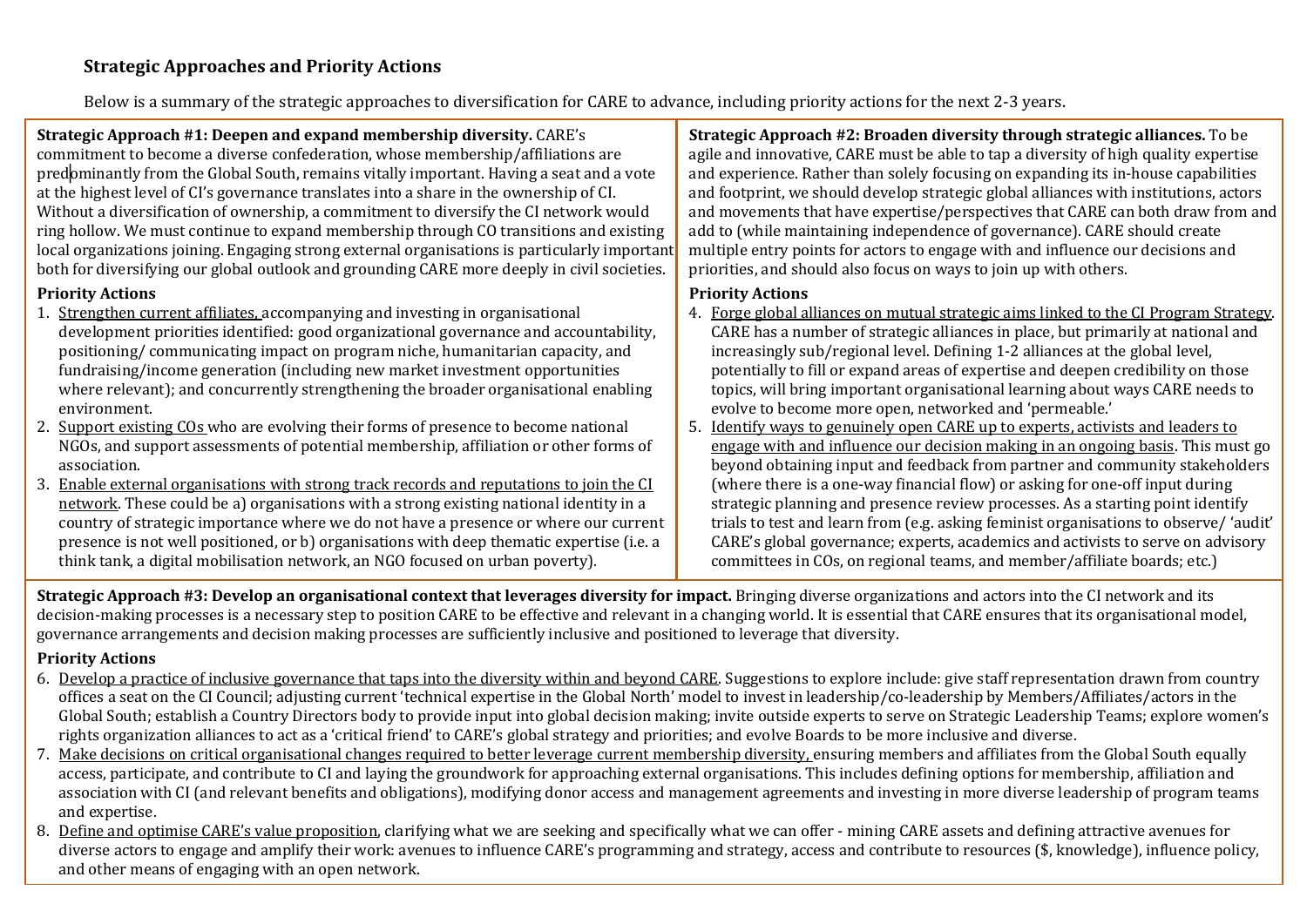### **Priorities for FY18/FY19**

To drive these forward in FY18 and FY19, areas of focus are as follows:

- 1. Supporting the 4 new affiliates in their various stages of transition. This includes three key priorities for collective engagement, exchange and capacity building: focused support on governance and board management; further defining and building capacity on fundraising approaches, with market specific strategies and support from current members to begin building relationships with key donors and positioning for the future; and ensuring humanitarian approaches and preparedness are in place to enable fulfilment of CARE's humanitarian mandate. It also includes cross-learning exchanges and peer support on key elements of organisational development, change management and monitoring and learning.
- 2. Exploring potential future affiliates. This entails working with both existing COs exploring transitions, as well as exploring potential external organisations to join. At least 2 business planning processes for transitions to local NGO status will be conducted in 2018 (Bangladesh, Caucuses), as well as assessments conducted and recommendations made about potential future opportunities for affiliation in some form with existing national organisations in the Philippines and South Africa.
- 3. Laying the groundwork for broader alliances and positioning for a true network model. Initially we are focusing on facilitating broader discussions with staff (fundraising, advocacy, program teams, regional teams) on opportunities to proactively identify and join up with alliances, as well as learning from experiences already underway at sub/regional level, such as the domestic workers association in Latin America and a pilot in Asia to define ways of bringing together members and affiliates in the region for broader influencing and mobilization. This will also feed into ongoing thinking about future network models and an organisational set-up that enables a wide range of diverse alliances to engage and contribute to greater impact.
- 4. Advancing changes in CARE's organisational context. CARE acknowledges the power and financial imbalances in the global development system, and that our organisational model is a product of this system. We will only be able to truly become a diverse, dynamic global network by changing aspects of our current organisational culture and set-up. Immediate priorities to advance include:
	- Leveraging our existing diversity in global governance, including recommending staff representation drawn from country offices/regions be formally incorporated into the CI Council and strengthening the role of current Global South members and affiliates and their Boards to influence CARE's future direction;
	- Defining CARE's value proposition, clarifying what we have to offer to those interested in joining to position for a more outward facing approach for the future, and working with external actors to refine and shape this offer;
	- Finalising definitions and distinguishing factors between members, transitioning members and affiliates, to be built into the updated CI Code Internal Agreements put forward for endorsement by the Supervisory Board in April 2018 and the CI Council in June 2018; and
	- Finalising the endorsed principles and protocol for member donor access and management<sup>5</sup>, to be implemented by all members as of July 1 2018, and supporting the changes this will bring to some of the members, monitoring progress and adapting and improving as we go.

# **Future Implications for CARE**

It is important to consider the implications of CARE's diversification agenda for the future. To do so, it is helpful to imagine a hypothetical future in 2030. Imagine there are 24 entities that make up the CI confederation - 18 are members, 6 are independently affiliated, and 3 are alliances<sup>6</sup>. 15 do emergency

<sup>&</sup>lt;u>-</u><br><sup>5</sup> For the full paper submitted to the NDC on recommended changes to donor access and management, click <u>here</u>.

 $^6$  Note that the place of country offices and sub/regional hubs is not unpacked in this piece, but raises further considerations about the role of members who manage branch offices - how many will have closed, become members, spun off into social enterprises, shifted to programming through partners via a regional hub, etc.